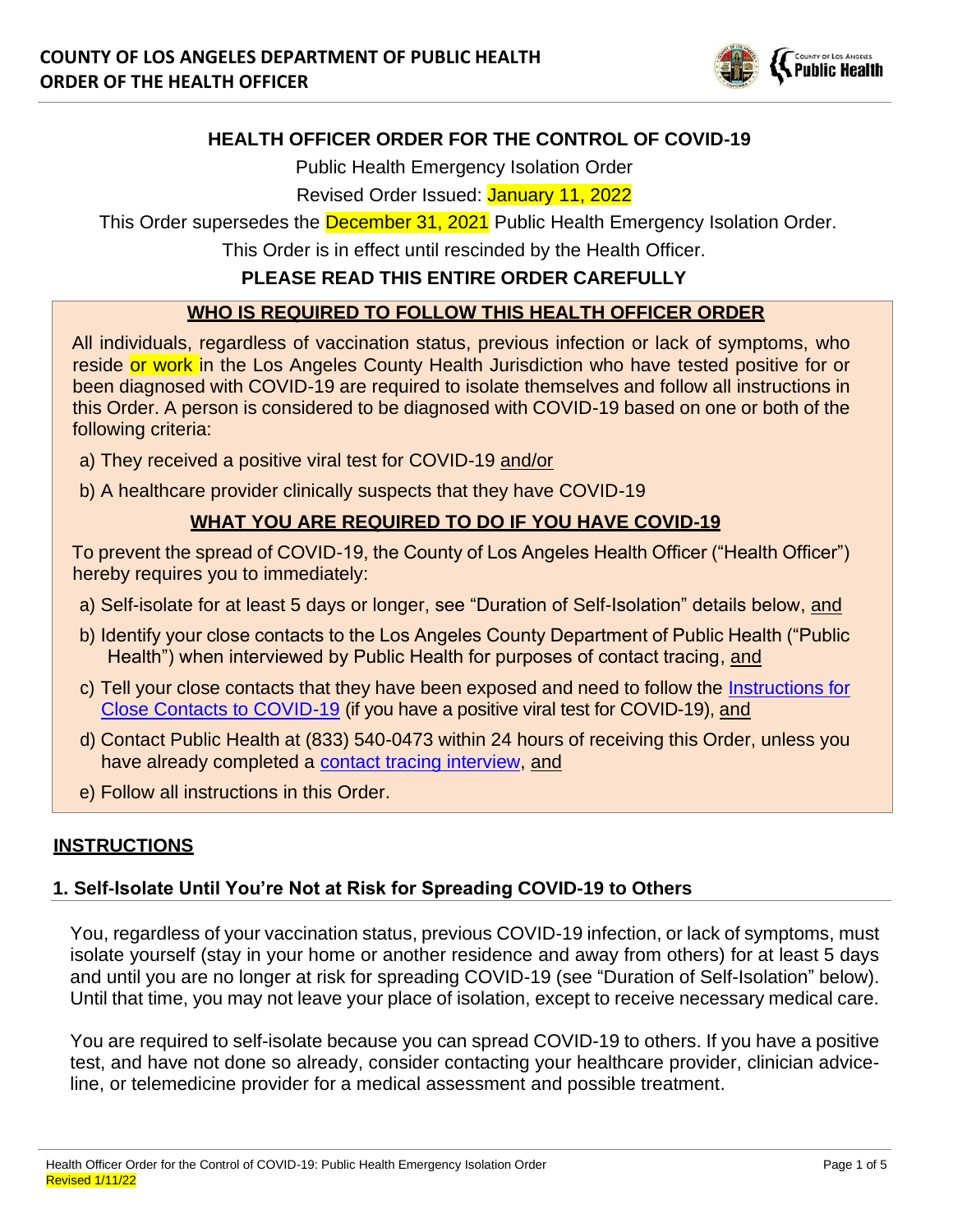

You may be contacted by Public Health for a contact tracing interview. You must identify your close contacts, as defined below, to Public Health, so that Public Health may determine if there is an outbreak associated with your case and to limit further spread of the infection to others.

Self-Isolation Instructions: While you are isolating, you are required to follow the Home Isolation Instructions for People with COVID-19 Infection which are available in English, Spanish, and other languages at [http://ph.lacounty.gov/covidisolation.](http://ph.lacounty.gov/covidisolation) Wear a well-fitting mask around others, indoors and outdoors, for a total of 10 days. Adults should wear a well-fitting medical grade mask (surgical or respirator). Children should wear a well-fitting, non-cloth mask of multiple layers of non-woven material with a nose wire.

#### Duration of Self-Isolation:

Everyone with COVID-19 must isolate for at least 5 days. How long you have to isolate depends on whether you have [symptoms](http://publichealth.lacounty.gov/acd/ncorona2019/covidisolation/) and if you get a negative follow-up viral test on day 5 or later. If you test on day 5 or later, it is better to use an antigen test because NAAT/PCR tests can stay positive even after you are no longer infectious.

- A) If you tested positive for COVID-19 and have symptoms or if your doctor thinks\* that you have COVID-19, you must stay home until:
	- At least 5 days have passed since your symptoms first appeared; and
	- You have a negative COVID-19 viral test<sup>[1]</sup> result from a specimen collected on Day 5 or later; and
	- You have been fever-free for at least 24 hours without the use of fever-reducing medicine: and
	- Your symptoms are improving.

### **-OR-**

- At least 10 days have passed since your symptoms first started; and
- You have not had a fever for at least 24 hours without the use of fever-reducing medicine; and
- Your symptoms are improving.

#### Day 0 is your first day of symptoms. Day 1 is the first full day after your symptoms developed.

\*If your doctor initially thought your symptoms were due to COVID-19 (and you did not test positive for COVID-19) but they reassessed your diagnosis and decided that you are not infected, you can stop isolating after 24 hours of being fever-free without the use of feverreducing medicine. Note: If you are a close contact to a person with COVID-19 you must follow the instructions on the [Quarantine and Other Instructions for Close Contacts](http://publichealth.lacounty.gov/acd/ncorona2019/covidquarantine/) webpage.

<sup>[1]</sup> An antigen test, nucleic acid amplification test (NAAT) or LAMP test are acceptable; however, it is recommended that persons use an antigen test for ending isolation.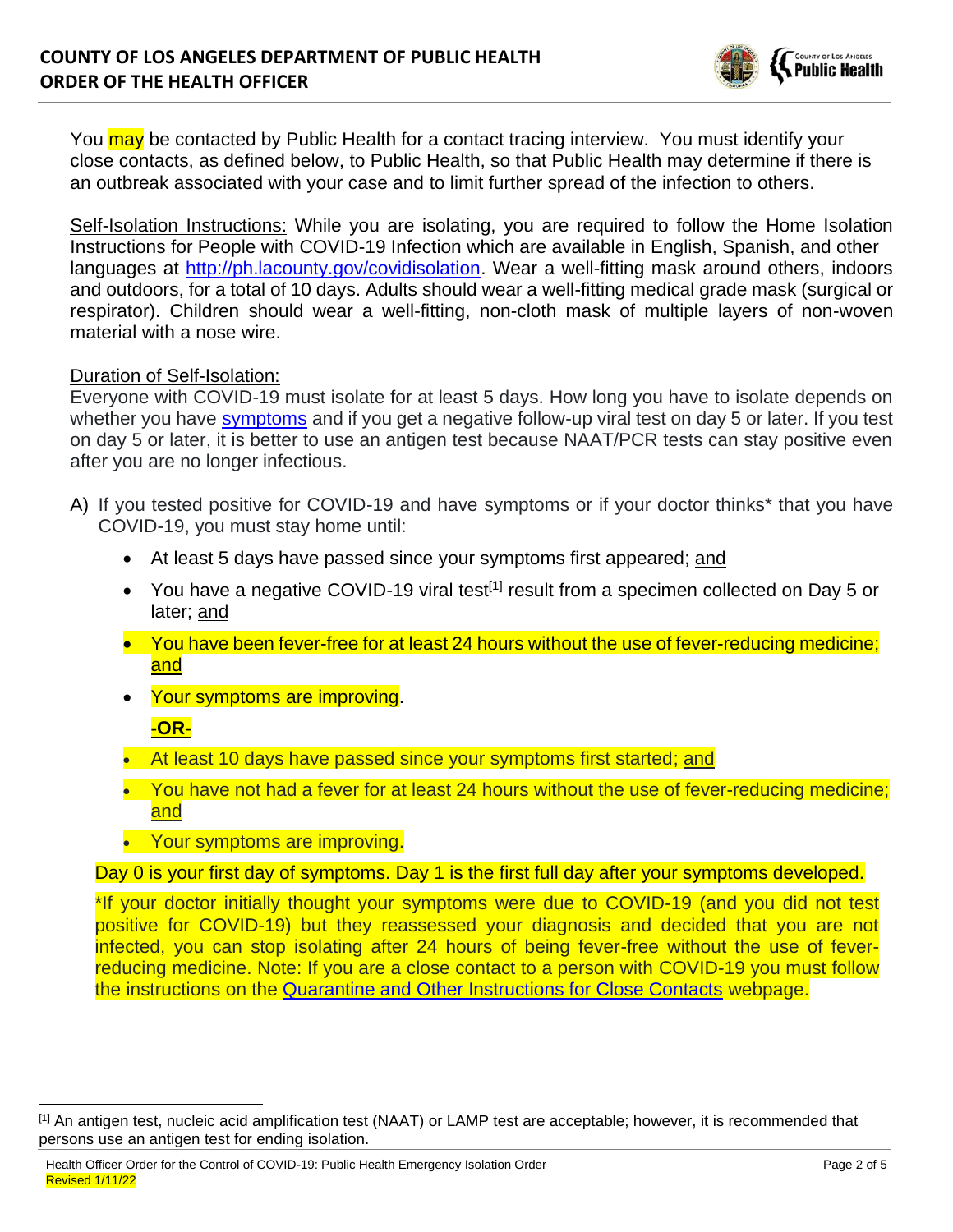

B) If you tested positive for COVID-19 and you never develop symptoms, you must stay home until:

- At least 5 days have passed since your initial positive COVID-19 viral test result was taken, and
- You have a negative COVID-19 viral test<sup>[1]</sup> result from a specimen collected on Day 5 or later.

#### **-OR-**

• You must stay home for 10 days after your initial positive test was taken.

Day 0 is the day your positive test was taken. Day 1 is the first full day after your positive test was taken.

*Note: if you develop symptoms while you are isolated,* you must follow the Duration of Self-Isolation as described above in *Section (a)*.

#### **2. Tell Your Close Contacts That They Have Been Exposed and Need to Follow Quarantine Instructions**

If you have a positive viral test result, you must notify all of your close contacts, as defined below, that they have been exposed to COVID-19 and that they must follow the Instructions for Close Contacts to COVID-19, which are available in English, Spanish, and other languages at http:/[/ph.lacounty.gov/covidquarantine.](http://ph.lacounty.gov/covidquarantine)

Definition of Close Contact: For purposes of this Order, "close contact" is defined as any of the following people who were exposed to you while you were infectious:\*

- A person who was within 6 feet of you for a total of 15 minutes or more over a 24-hour period, or
- A person who had unprotected contact with your body fluids and/or secretions, for example, were coughed or sneezed on, shared utensils or saliva, or provided care without using appropriate protective equipment.
- \* You are considered to be infectious from 2 days before your symptoms first appeared until the time you are no longer required to be isolated. If you have a positive COVID-19 diagnostic (viral) test, but no symptoms, you are considered to be infectious from 2 days before your first positive test was taken until you are no longer required to be isolated (as described in "Duration of Self Isolation" above)

#### **3. Contact Public Health within 24 Hours of Receiving this Order to Complete a Contact Tracing Interview**

If you have not yet been interviewed by Public Health about your current COVID-19 diagnosis, you are required to call (833) 540-0473 within 24 hours of receiving this Order to complete a confidential [contact tracing interview.](http://publichealth.lacounty.gov/media/Coronavirus/docs/community/ContactTracing.pdf) During the call, you'll receive information about available services, have a chance to ask questions, and be asked to answer simple questions such as what places you have been to and what persons you were around while you were infectious. The people you tell the Public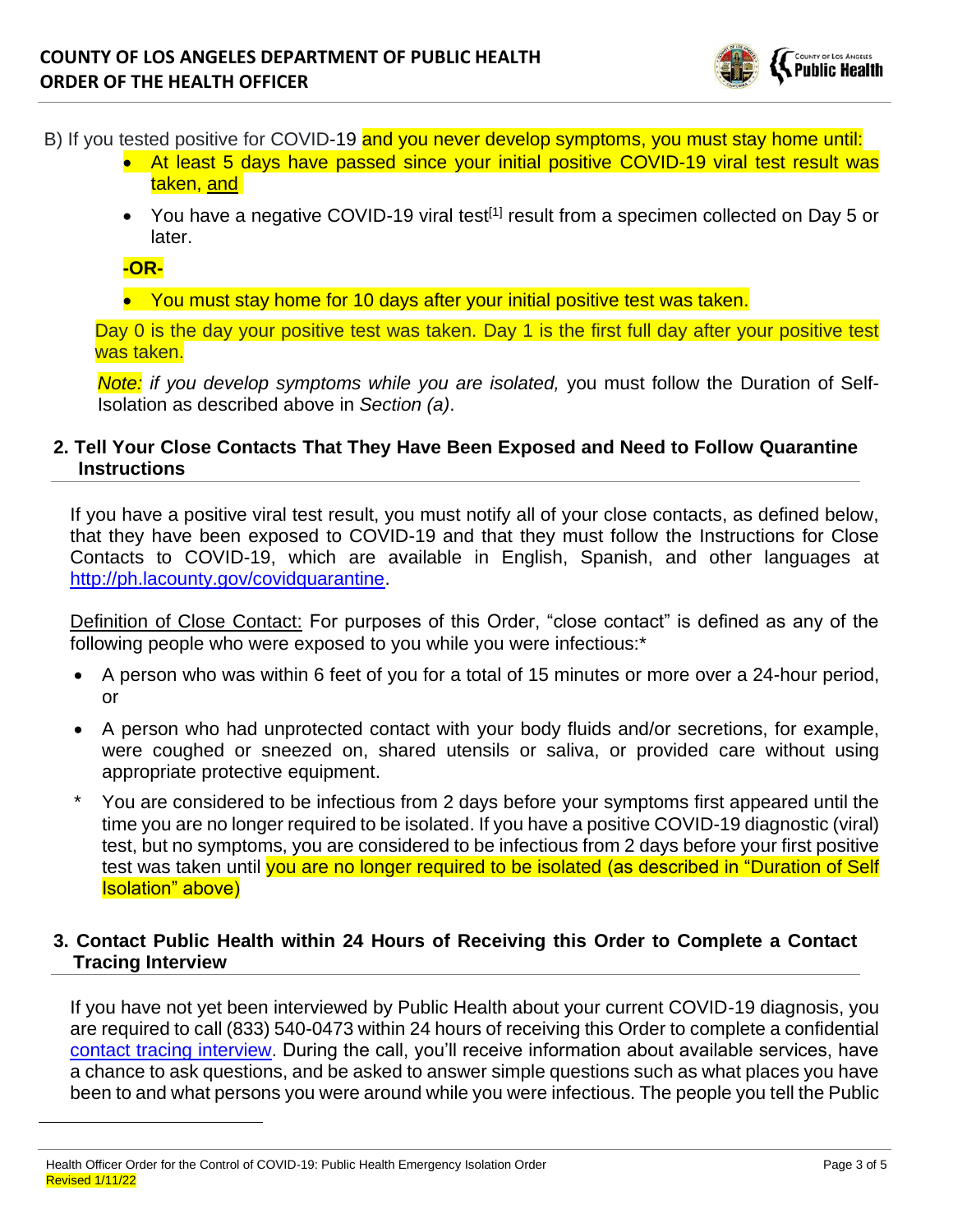

Health Specialist about will be contacted and asked to stay home to help prevent others from getting sick but won't be given your name or contact information.

### **PURPOSE OF THE ORDER**

The purpose of this Order is to help slow the spread of COVID-19, to protect individuals at higher risk, and to protect the health care system from a surge of cases into its emergency rooms and hospitals. The virus can easily spread between people who are in close contact with one another, especially if they are not fully vaccinated.

People who are not vaccinated against COVID-19 are at the highest risk of getting infected with COVID-19. Unvaccinated older adults and unvaccinated people who have certain [medical](https://www.cdc.gov/coronavirus/2019-ncov/need-extra-precautions/people-with-medical-conditions.html)  [conditions](https://www.cdc.gov/coronavirus/2019-ncov/need-extra-precautions/people-with-medical-conditions.html) are at highest risk of severe illness from COVID-19 disease. People with [weakened](https://www.cdc.gov/coronavirus/2019-ncov/vaccines/recommendations/immuno.html)  [immune systems](https://www.cdc.gov/coronavirus/2019-ncov/vaccines/recommendations/immuno.html) who are fully vaccinated might not respond as well to the vaccine so they may also be at risk for getting very sick. With the presence of the Omicron variant, an increasing percent of fully vaccinated persons can and do get infected. However, fully vaccinated and boosted persons are still at lowest risk of getting infected and are well protected from getting very sick and dying from COVID-19. Importantly, these post-vaccination infections usually cause only mild symptoms, if any. However, it is still possible for fully vaccinated people to spread the virus to other people.

This Order is based upon scientific evidence and best practices, as currently known and available. Isolation and quarantine are recommended by the Centers for Disease Control and Prevention (CDC) and other public health experts as a proven strategy for preventing transmission of COVID-19.

### **LEGAL AUTHORITY**

This County of Los Angeles Health Officer Order is made under the authority of California Health and Safety Code Sections 101040, 101085, 120175, 120215, 120220, 120225, and 120295, and the Los Angeles County Code sections 11.02.030. The Health Officer may take additional action(s), which may include civil detention or requiring one to stay at a health facility or other location, or issuance of an administrative citation, to protect the public's health if an individual who is subject to this Order violates or fails to comply with this Order.

#### **RESOURCES**

• Home Isolation Instructions for People with COVID-19 http:/[/ph.lacounty.gov/covidisolation](http://www.ph.lacounty.gov/covidisolation) (English and other languages) <http://ph.lacounty.gov/covidaislamiento> (Spanish)

#### *Resources for Close Contacts*

- Instructions for Close Contacts to COVID-19 <http://ph.lacounty.gov/covidquarantine> (English and other languages) <http://ph.lacounty.gov/covidcuarentena> (Spanish)
- Public Health Emergency Quarantine Order [http://ph.lacounty.gov/Coronavirus/docs/HOO/HOO\\_Coronavirus\\_Blanket\\_Quarantine.pdf](http://ph.lacounty.gov/Coronavirus/docs/HOO/HOO_Coronavirus_Blanket_Quarantine.pdf) (English) <http://ph.lacounty.gov/Coronavirus/reopening-la.htm#quarantine> (Spanish and other languages)